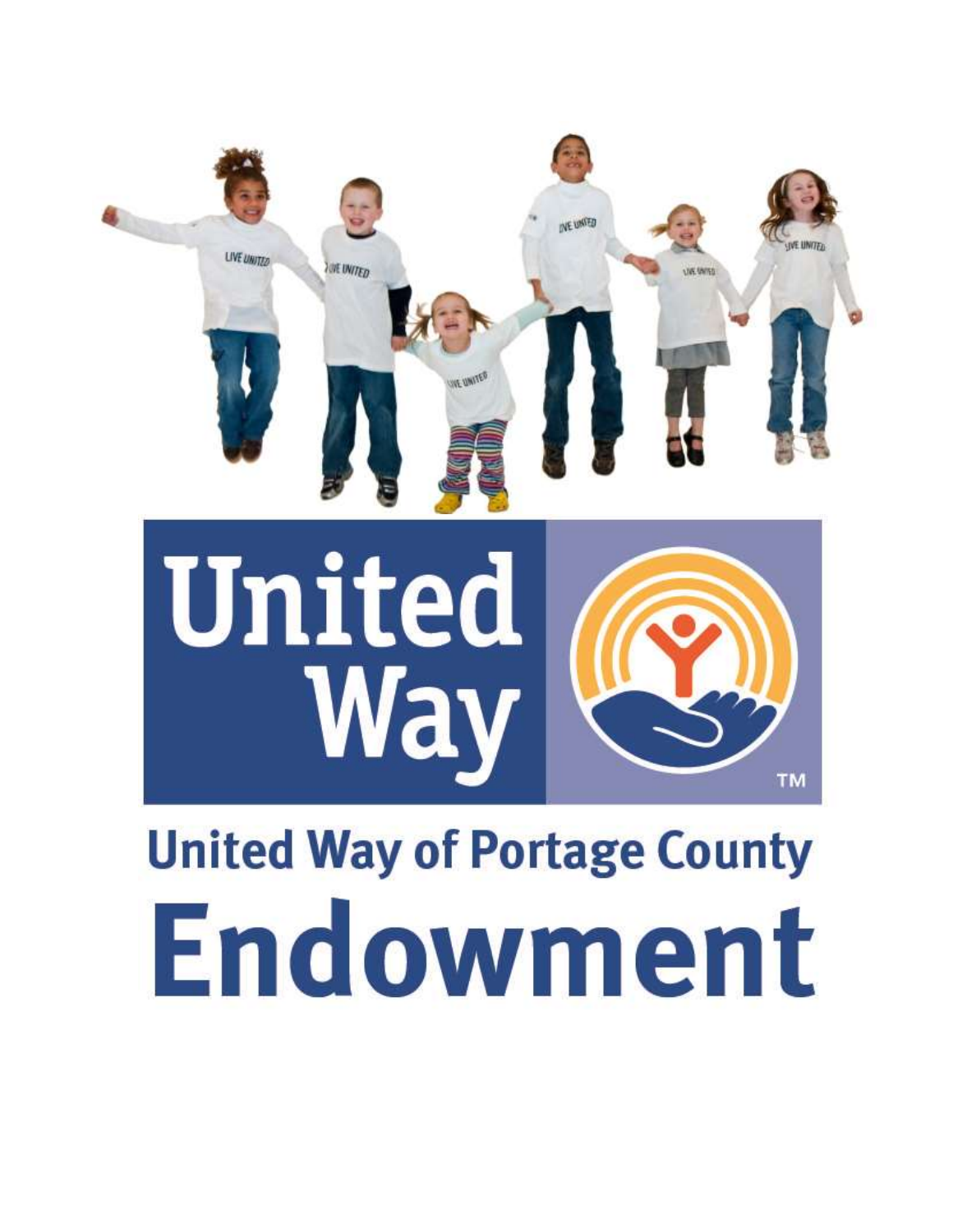# **Table of Contents**

|                                               | Page      |
|-----------------------------------------------|-----------|
| <b>Case for Giving</b>                        | $3 - 5$   |
| <b>Organizational Overview</b>                | 3         |
| Why United Way?                               | 4         |
| Long Range Goals                              | 5         |
| <b>Endowing your Gift</b>                     | $6-9$     |
| Bequest Language/ Types of Gifts              | $6 - 7$   |
| How do you want your gift to give back?       | 8         |
| Donor Recognition                             | 9         |
| <b>Gift Acceptance Policy</b>                 | $10 - 15$ |
| Gift Acceptance Policy Guidelines & Committee | 10        |
| Cash                                          | 11        |
| <b>Publicly Traded Securities</b>             | 11        |
| <b>Closely Held Securities</b>                | 11        |
| <b>Real Estate</b>                            | $11 - 12$ |
| Life Insurance                                | 12        |
| <b>Tangible Personal Property</b>             | 13        |
| <b>Deferred Gifts</b>                         | 13        |
| <b>Bequests</b>                               | 13        |
| <b>Charitable Gift Annuities</b>              | 14        |
| <b>Deferred Gift Annuities</b>                | 14        |
| <b>Pooled Income Funds</b>                    | 14        |
| <b>Charitable Remainder Trusts</b>            | 14        |
| <b>Charitable Lead Trusts</b>                 | 15        |
| <b>Retained Life Estates</b>                  | 15        |
| <b>Administrative Matters</b>                 | 16        |
| <b>Management of the Endowment</b>            | 17        |
| <b>Investment Policy</b>                      | $17 - 18$ |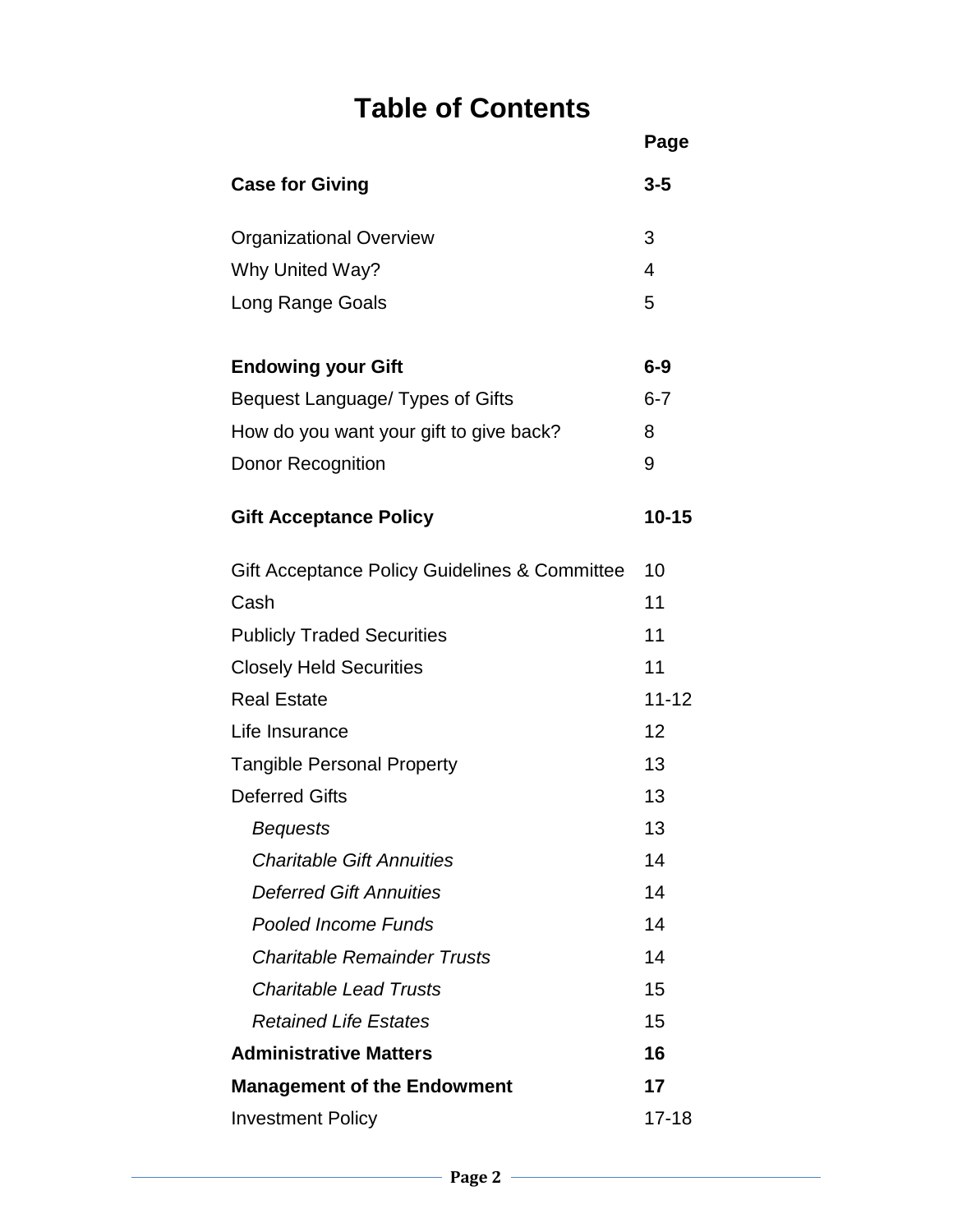# **Case For Giving**

### **Organizational Overview**

The United Way of Portage County, Inc. is a not-for-profit corporation, chartered in Wisconsin in 1945 and incorporated in 1949 to mobilize resources, research and define community needs, create lasting community change, and ultimately improve lives. United Way of Portage County is one of roughly 1,200 local United Ways, each governing itself through local leadership.

**Mission:** The United Way of Portage County brings people and resources together to achieve measurable results that improve people's lives and strengthen our community.

United Way distributes funds to direct services programs in the following areas:

- **Education:** Preparing our children for success in school and life
- **Income:** Advancing opportunities for people to maintain independent living and move people toward financial stability
- **Health:** Improving the mental and physical health of members of our community
- **Community Basics:** Ensuring people's basic needs of food, shelter, safety and community connections are met

Throughout its history, United Way of Portage County has held fast to four core values that have helped shape how we operate. These values are:

- **Integrity:** In our relationships with our stakeholders -- donors, agencies, individuals and the community – we hold ourselves to the highest ethical and moral standards**.**
- **Volunteer Leadership:** Volunteers establish the policies for the organization and set the vision for the future.
- **Help those in need locally:** We focus the community's resources on helping local residents improve their lives.
- **Stewardship:** We are committed to ensuring that resources placed into our care will be managed in the most effective and efficient manner.

Approximately thirty volunteer Board of Directors who live and work in Portage County govern the organization. The board determines the policy and direction of the agency. United Way staff members implement the decisions of the board and ensure that the processes of the organization operate as directed. United Way of Portage County employs the assistance of hundreds of local volunteers in a variety of areas including fund raising, fund distribution and community investment, campaign, marketing, financial oversight, and special projects (*such as Project Fresh Start and Make a Difference Day*).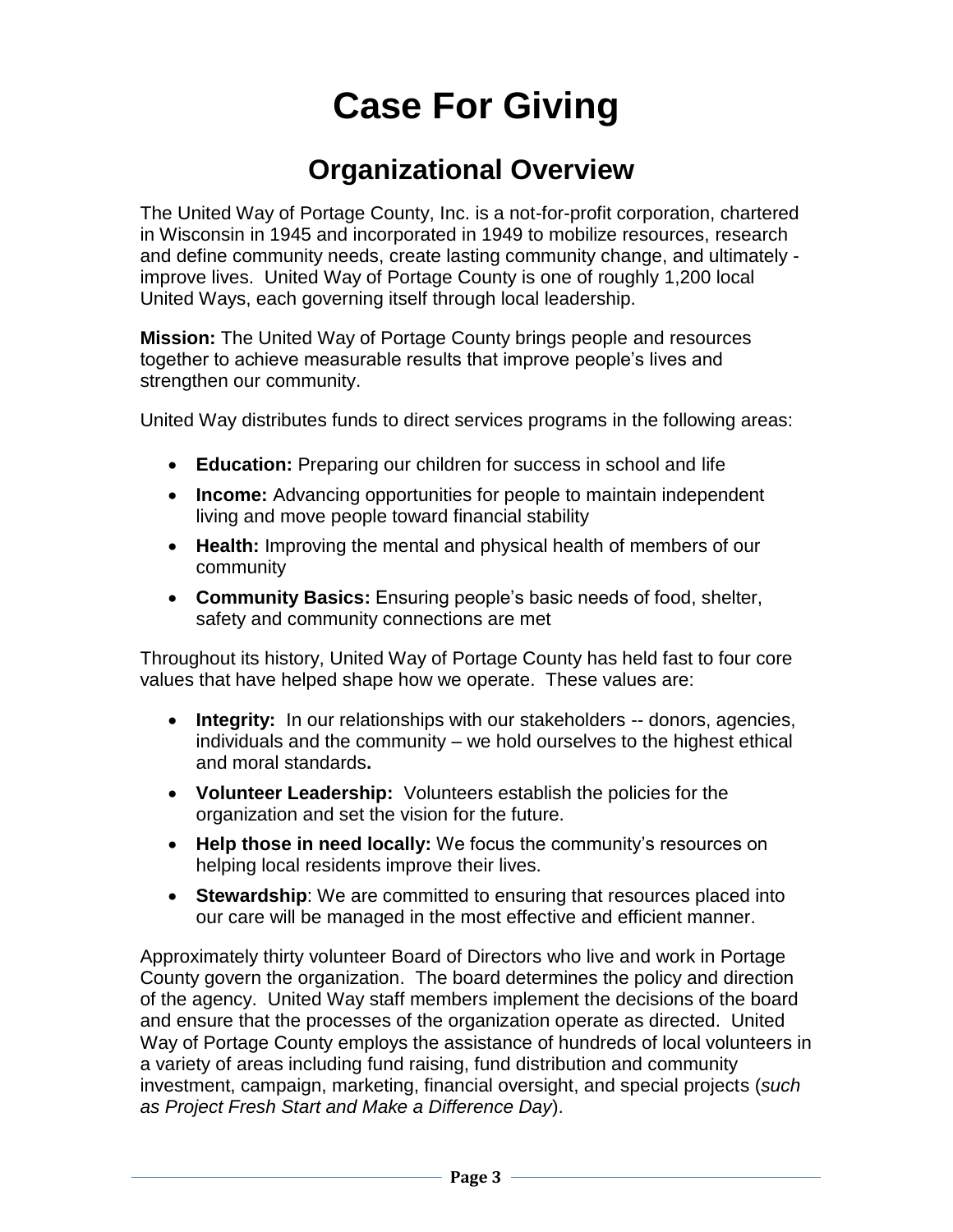

# **Why United Way?**

United Way of Portage County is a thriving organization, one with an excellent track record of success since our beginning in 1945. As an organization we measure success in the following ways:

United Way of Portage County supports over 30 programs that help thousands of local residents each and every year. Annually, community leaders volunteer their time to evaluate needs and priorities in order to assure that your United Way gifts are used effectively and deliver maximum impact.

The following are just a few of the metrics used to deliver effective, efficient services to the community.

- Board mandated low overhead and fund raising expense
- 30 person, all volunteer investment teams analyze funded programs year-round, thoroughly understand community needs and avoid duplication of resources
- Longevity a trusted community partner for over 70 years
- Dedicated, local volunteer Board of Directors overseeing and supervising activities
- 99¢ of every dollar stays right here in Portage County

When you support United Way of Portage County, you are carrying on a decades-old mission with a tradition of generosity, stewardship of funds and community improvement.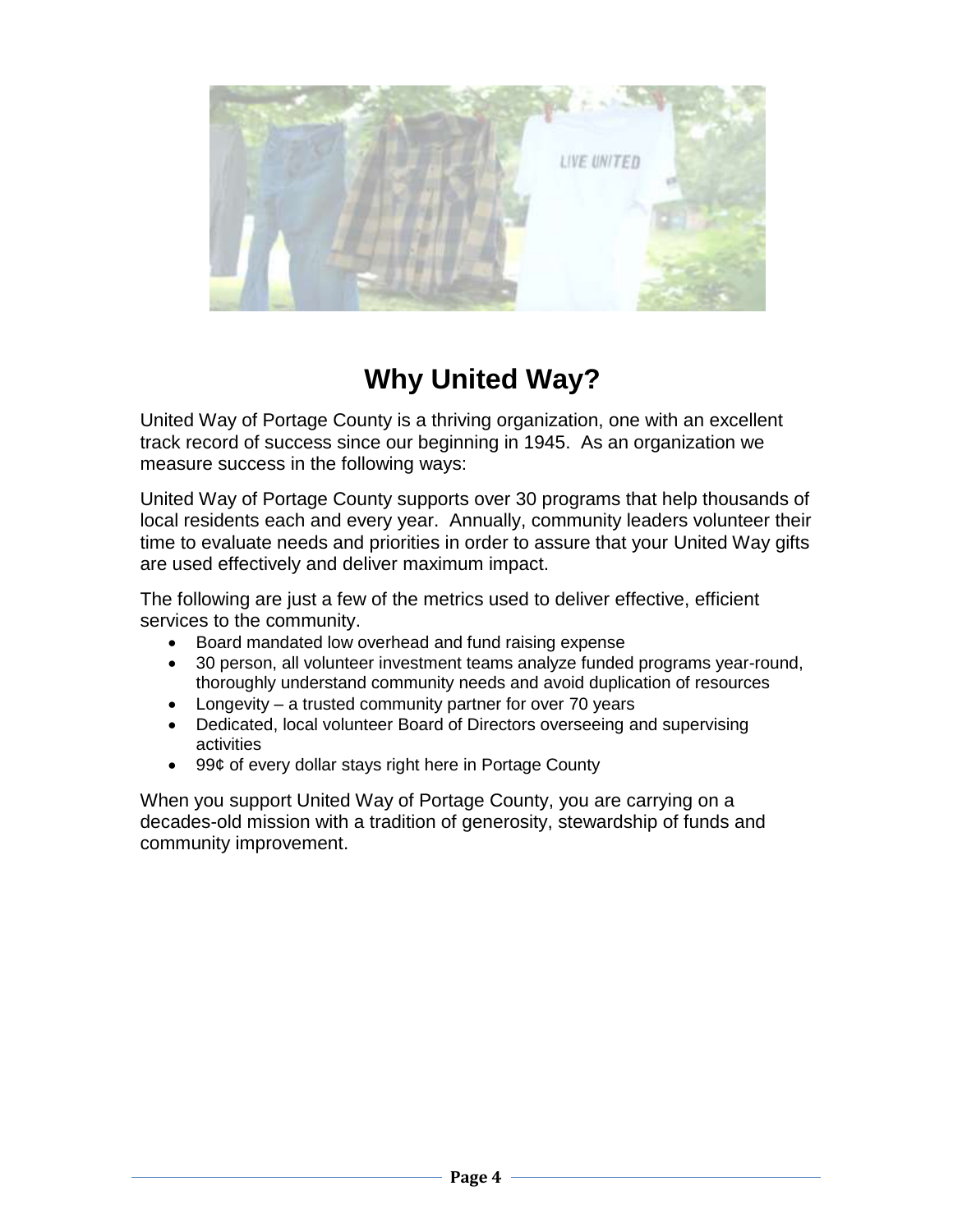# **Long-Range Goals**

1. **Community Engagement and Vision:** Engage and inspire our community to create a shared vision for the future and set goals for collective action.

2. **Impact Strategies, Resources and Results:** Develop strategies that will achieve measurable and lasting change in community conditions, mobilize necessary resources and put them to work to produce positive results and improve lives.

3. **Relationship Building and Brand Management:** Develop, maintain and grow relationships with individuals and organizations in order to attract and sustain resources to support United Way's mission.

4. **Organizational Leadership and Governance:** Lead the United Way to successfully fulfill its mission, and in doing so, garner trust, legitimacy and support from the local community.

5. **Operations:** Utilize efficient and cost-effective systems, policies and processes that enable the delivery of United Way's mission-related work and ensure the highest levels of transparency and accountability.

# **Born Learning: Portage County Rural Community Collaboration for Optimal Child Development**

**HWPP Responsive Component Cohort Five Award**

Project Start Date: January 1, 2017 Project End Date: June 30, 2019 Award Amount: \$350,000



### **Project Change Statement:**

Create a change in institutional policy and protocols within each targeted program that will result in a countywide Social Service Triage System, providing coordinated screening, referrals, and intervention for at-risk families of children prenatally to age five.

More at: [http://www.mcw.edu/Advancing-Healthier-WI-Endowment/Funded-Awards/HWPP-Funded-Awards/2017-Funded-](http://www.mcw.edu/Advancing-Healthier-WI-Endowment/Funded-Awards/HWPP-Funded-Awards/2017-Funded-Partnership-Awards/Born-Learning-Portage-County-Rural-Community-Collaboration-for-Optimal-Child-Development.htm)[Partnership-Awards/Born-Learning-Portage-County-Rural-Community-Collaboration-for-Optimal-Child-Development.htm](http://www.mcw.edu/Advancing-Healthier-WI-Endowment/Funded-Awards/HWPP-Funded-Awards/2017-Funded-Partnership-Awards/Born-Learning-Portage-County-Rural-Community-Collaboration-for-Optimal-Child-Development.htm)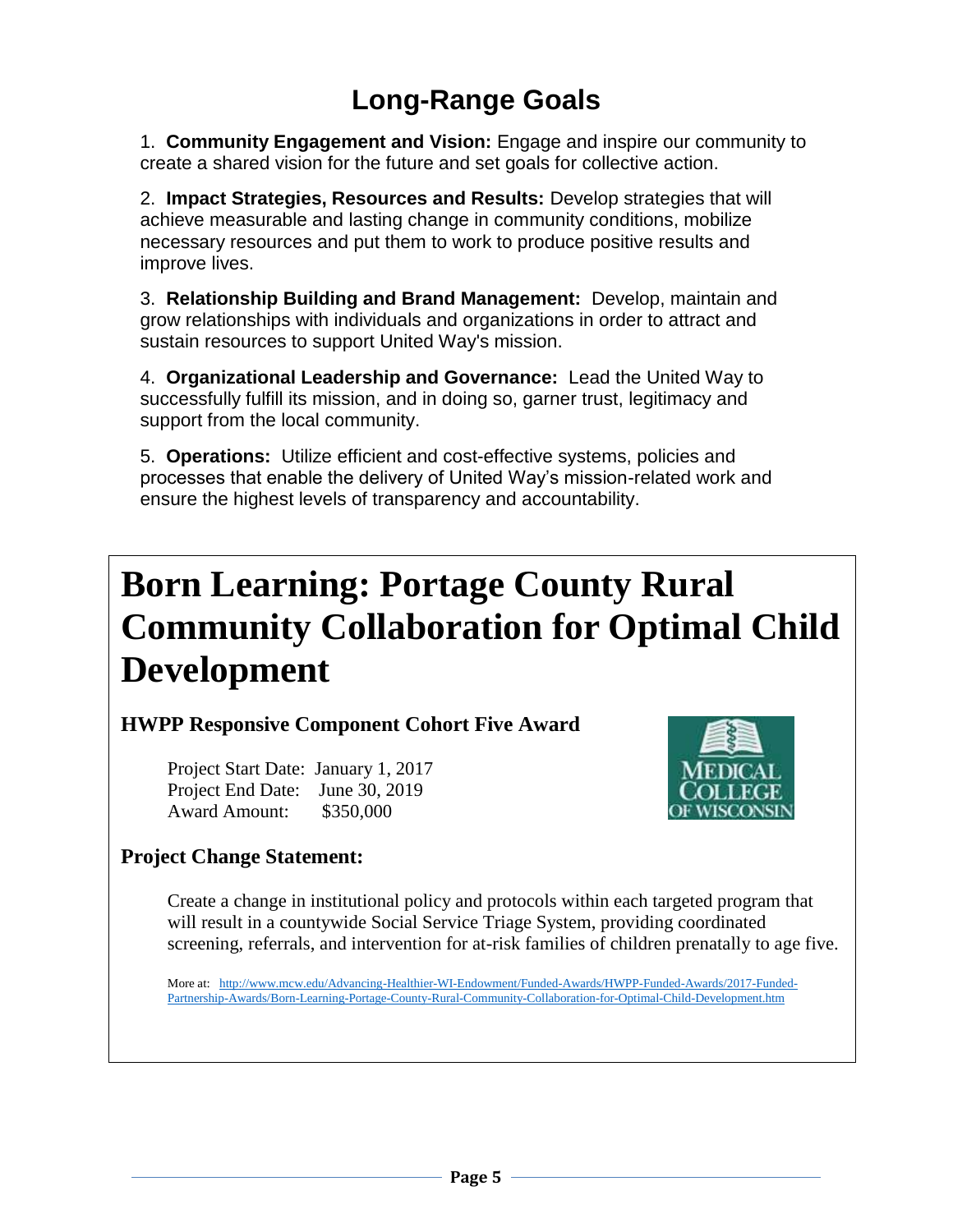# **Endowing Your Gift**

**Suggested Bequest Language:** United Way Endowment of United Way of Portage County, Inc. is a 501(c)(3) organization (Federal Id # 39-0831152)

The staff of United Way of Portage County assists donors in identifying giving strategies that will fulfill their personal, family and business goals in conjunction with their long-term charitable goals. United Way is dedicated to finding the most efficient, personally satisfying and financially advantageous method for each donor to make his or her contribution.

Besides cash gifts during a person's lifetime, there are several options in making a planned gift, including many that have significant tax advantages. Should a donor be interested in considering such a gift, it is recommended that they contact their financial advisor or the United Way of Portage County for more information. There are many ways to contribute to the United Way Endowment, including:

### **Cash Donation**

The simplest way to support the United Way Endowment is with a gift of cash. Many donors choose to make gifts to honor or memorialize a caring community member or loved one.

### **Gifts through a Donor's Will**

A will is by far the most popular and convenient way to make a planned gift to the United Way Endowment. Individuals may make a general bequest of a stated amount or percentage of their estate, or they may make a residuary bequest, which provides for a gift after all other bequests have been satisfied.

### **Gifts of Appreciated Securities**

Stocks, bonds, mutual funds and other appreciated securities may be donated to the United Way Endowment. In addition to providing benefit as a current gift, securities may also be part of the planned giving process, depending on the donor's wishes and financial objectives. A popular benefit of such a gift, beyond the charitable income tax deduction, is the avoidance of capital gains tax on the appreciation. Regardless of your income bracket, it is almost always to your advantage to transfer appreciated securities to the United Way Endowment directly, rather than selling them and giving cash. In the case of securities having depreciated in value, in most cases it is advantageous for you to sell the security, take the capital loss for tax purposes, and donate the proceeds. You, your broker or your tax advisor should contact the United Way office to discuss the best method for the transfer of your securities.

### **Gifts of Property**

There are two major forms of property: real and personal. Real property is real estate — for example, a home, farm, or vacant land. Personal property includes cash, securities, art, patents, copyrights, and any other non-real property item that has a determinable value.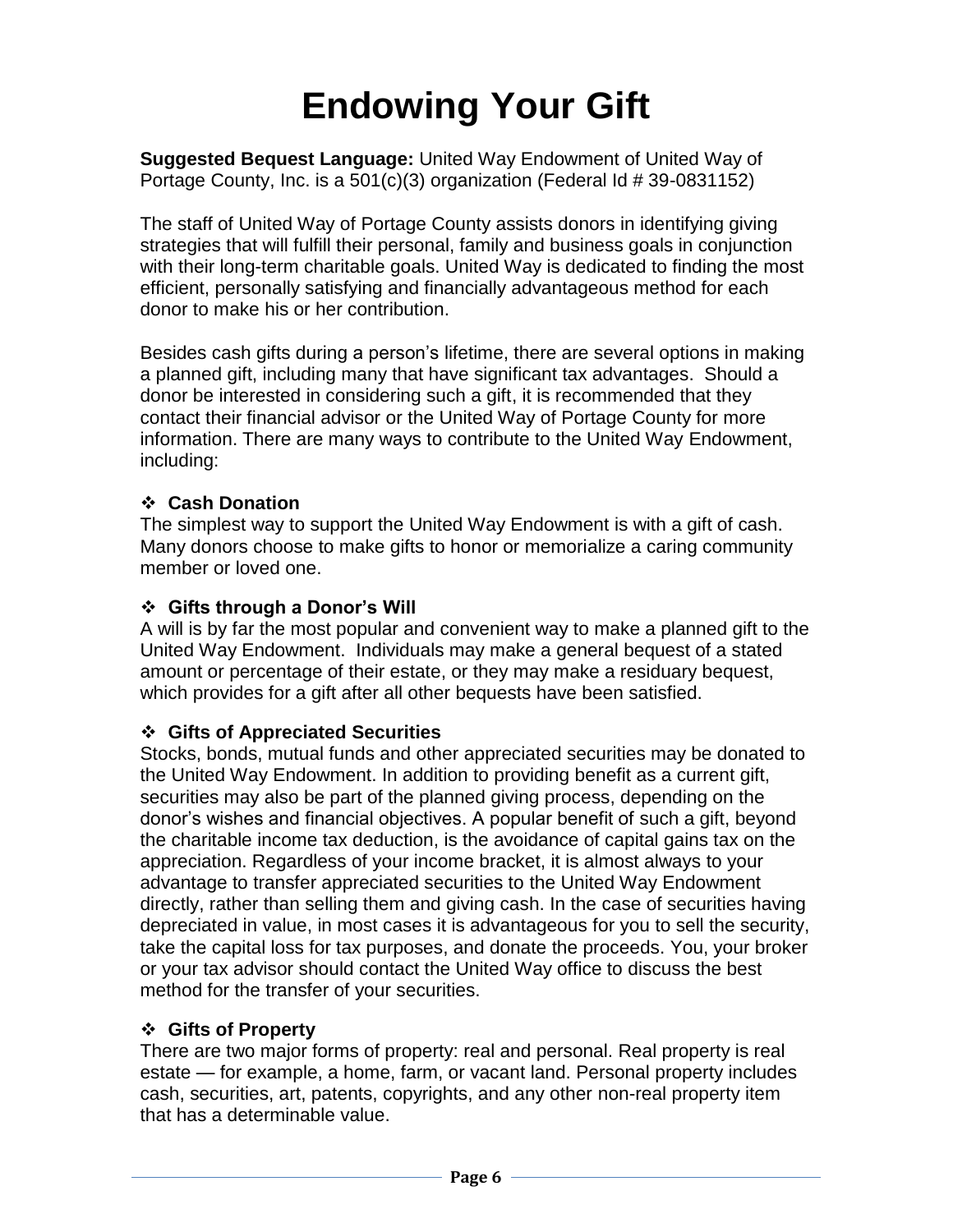### **Life Income Gifts**

Increasingly popular methods of giving are the (i) charitable gift annuity, (ii) two basic types of charitable remainder trusts – the charitable remainder annuity trust and the charitable remainder unitrust, and (iii) the charitable lead trust. The assets of the annuity or trust will be used by United Way for the purpose(s) you designate.

### **(i) Charitable Gift Annuity**

The charitable gift annuity is not a trust, but is a contract between United Way and the donor whereby United Way promises to pay a fixed annuity to a maximum of two beneficiaries (*beginning immediately or deferred to a later date*) in exchange for the irrevocable transfer of assets by the donor to United Way. Annuity payments are based on the initial market value of the assets contributed and the ages of the income beneficiaries. A portion of the annuity payment may be considered a tax-free return of principal.

Donors receive annual payments through the investment. Upon the donor's death, the remainder of the gift goes to United Way.

### **(ii) Charitable Remainder Trusts**

### *a. Charitable Remainder Annuity Trust*

The annuity trust can be a good choice for those who want to receive a predictable income each year. The annuity trust pays a fixed dollar amount annually to the beneficiaries based on a percentage of the trust's initial value. This amount cannot change during the duration of the trust.

#### *b. Charitable Remainder Unitrust*

In this case, the donor transfers assets to an irrevocable trust that provides yearly, fluctuating income to the donor or other beneficiaries based on a fixed percentage of the trust principal. Trust assets are revalued annually, allowing potential growth in income to the beneficiaries, which can offset the negative effects of inflation over long periods of time. Additional contributions can be made to the unitrust.

#### **(iii) Charitable Lead Trust**

A charitable lead trust is the reverse of a charitable remainder trust. Assets are transferred to the trust, which then pays income to United Way of Portage County for a fixed number of years. At the end of the fixed term, the trust assets are transferred to your chosen beneficiaries, such as children.

#### **Retirement Funds, Life Insurance and Bank Accounts**

Naming the United Way as a beneficiary is an easy way to make a legacy gift "outside" of a will. Below are a few examples of ways you can use life insurance in your gift planning:

- Name the United Way of Portage County, Inc. as a beneficiary of an existing policy.
- Purchase a new policy for the benefit of the United Way of Portage County, Inc.
- Give a paid-up policy and change the owner and beneficiary to the United Way of Portage County, Inc.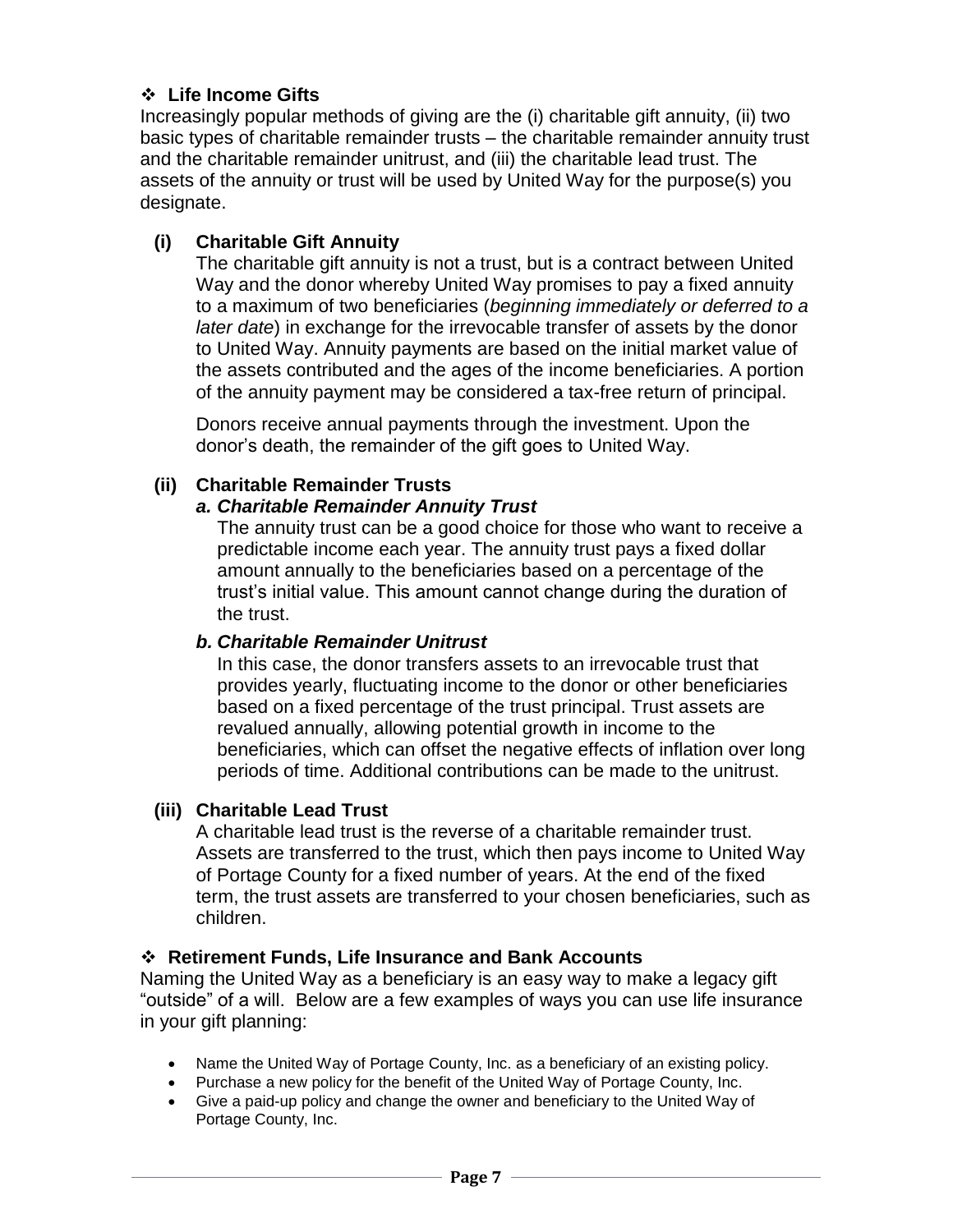# **How do you want your gift to give back?**

### **1. Endow Your Annual Gift to United Way**

Your gift remains relevant as needs in the community continue to change and evolve. A fixed percentage of earnings is infused into each annual campaign following the receipt of your planned gift.

A one-time gift to the United Way Endowment at one of the amounts listed below will allow your Stevens Society gift to be made to the United Way annual campaign in perpetuity.

| <b>An Endowed Gift of:</b> | <b>Provides an Annual</b><br><b>Campaign Gift of:</b> | *And Stevens Society<br><b>Recognition in Perpetuity:</b> |
|----------------------------|-------------------------------------------------------|-----------------------------------------------------------|
| $$1 - $9,999$              | $$1 - $499$                                           | <b>UW Contributor</b>                                     |
| $$10,000 - $14,999$        | $$500 - $749$                                         | <b>Bronze</b>                                             |
| \$15,000 - \$19,999        | \$750 - \$999                                         | Silver                                                    |
| \$20,000 - \$49,999        | \$1,000-\$2,499                                       | Gold                                                      |
| \$50,000 - \$99,999        | $$2,500 - $4,999$                                     | Platinum                                                  |
| \$100,000 - \$199,999      | $$5,000 - $9,999$                                     | <b>Diamond</b>                                            |
| $$200,000+$                | $$10,000+$                                            | <b>Tocqueville</b>                                        |

*\* Those who choose to endow their annual gift in perpetuity receive recognition in each of the annually updated Stevens Society "Leaders in Giving" publications upon installment of their planned gift, if they choose to be recognized. The donors name will be highlighted in the in the appropriate gift level section of the publication based on the gift amount to the Endowment.*

### **2. Special Donor Restricted Endowments**

- 1. A donor restricted endowment may be created with the approval of the GAC. All restrictions must be compatible with and supportive of United Way of Portage County's mission.
- 2. By contributing at least \$10,000, either with one outright gift or a multi-year pledge (*a minimum of \$1,000 per year*), a permanently named fund can be established. This allows the donor to make an annual gift to United Way or support an area of interest.
- 3. Distributions shall be subject to the terms of the donor restricted endowment agreement.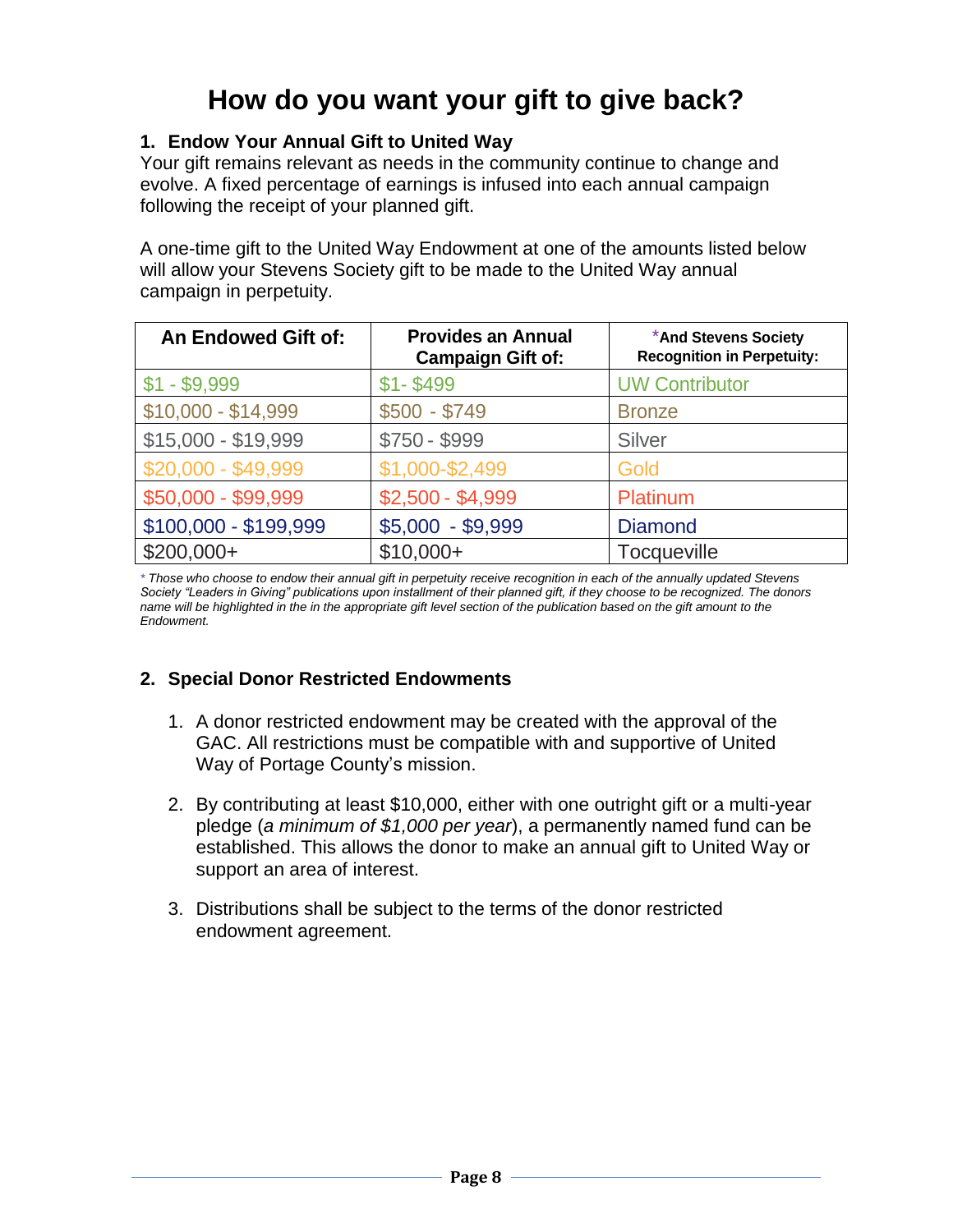# **Donor Recognition**

By planning a gift to the United Way Endowment, donors set an example for other caring, communityminded individuals to follow.

**With a gift of \$2000 or more**, a donor's name or the name of an individual designated through a memorial will be included in United Way Leadership materials. In addition, these donors can choose to have a brick engraved with their name set in place at the United Circle of Caring Memorial located in downtown Stevens Point.

**Outright gifts and upon installment of planned gifts of \$10,000 or more** to the Endowment will be reflected individually in the annual Stevens Society "Leaders in Giving" publication. Gift levels are based on annual Endowment earnings distribution.



*Flowers placed next to engraved bricks at the United Circle of Caring Memorial in downtown Stevens Point*

The Portage County community is a wonderful place to live, to work, and to raise a family. Some of the reasons for this high quality of life are the many vital services that help everyone, especially those in need. Giving to the United Way Endowment is a way for donors to personally ensure that those services will be there for future generations.

To make a contribution please make your check payable to, or direct your bequests or other gifts to, the following:

**United Way of Portage County, Inc. Endowment**

(Federal Id # 39-0831152)

United Way of Portage County, Inc. 1100 Centerpoint Drive, Suite 302 Stevens Point, Wisconsin 54481 (715) 341-6740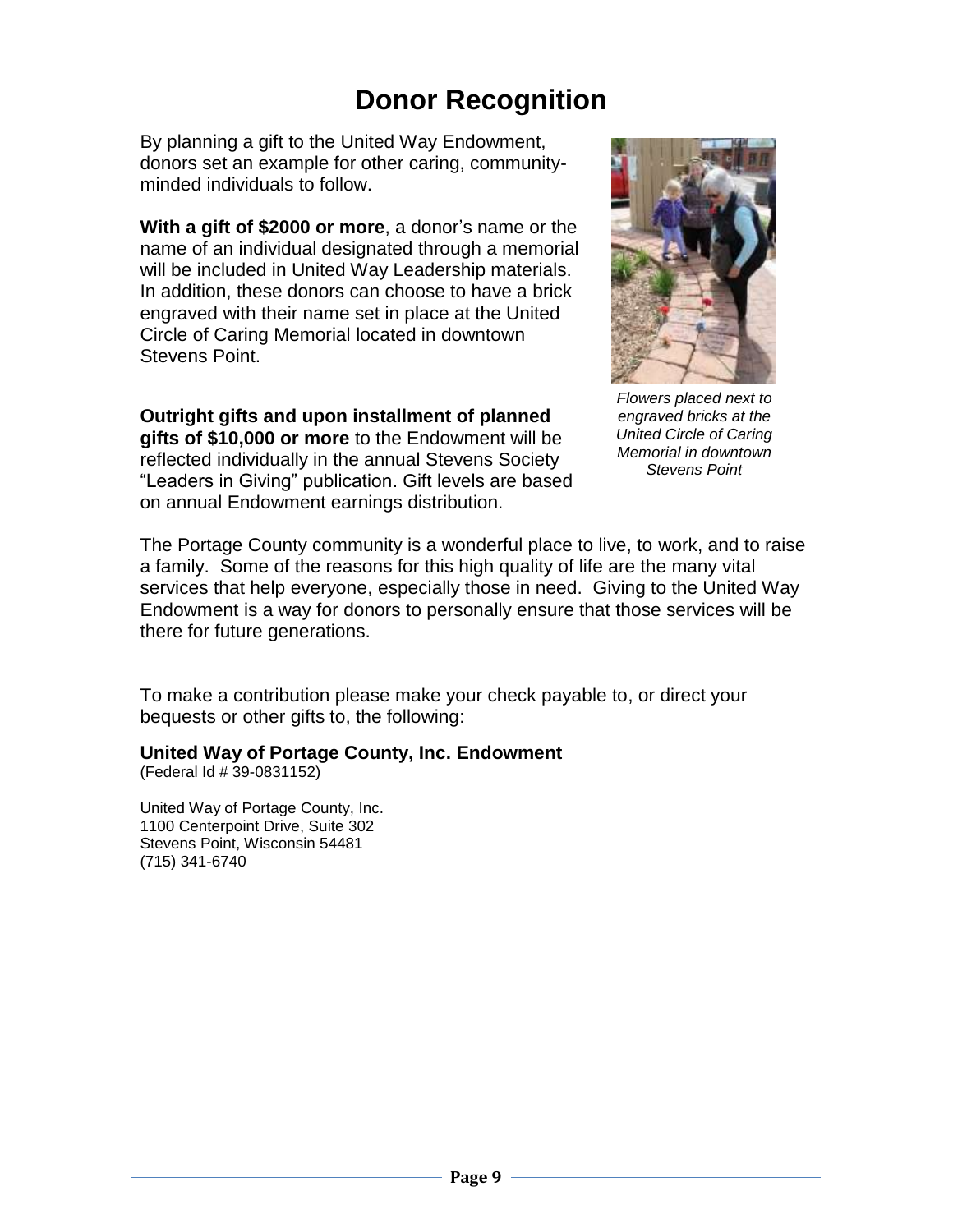# **Gift Acceptance Policy**

The purpose of the Gift Acceptance Policy for the United Way Endowment is to establish administrative processes to accept and administer gifts in a prudent and efficient manner.

# **Policy Guidelines**

The policy serves as a guideline to the United Way of Portage County staff and volunteers involved with accepting gifts, to outside advisors who assist in the gift planning process and to prospective donors who wish to make gifts to United Way of Portage County. This policy is intended as a guide and allows for some flexibility on a case-by-case basis.

# **Gift Acceptance Committee (GAC)**

When not addressed in these policies, the Gift Acceptance Committee (hereafter "GAC") has the authority to accept or reject gifts offered to the United Way Endowment. The committee is composed of the Board President, 1st Vice President, Chair of Endowment, and Treasurer. The attorney for United Way of Portage County should be consulted where gifts may carry significant risks or in unique situations. The GAC may ask for Board approval or recommendations.



*Billboard located next to Rogers Cinema on Church Street, Stevens Point to promote the United Way Endowment - 2009*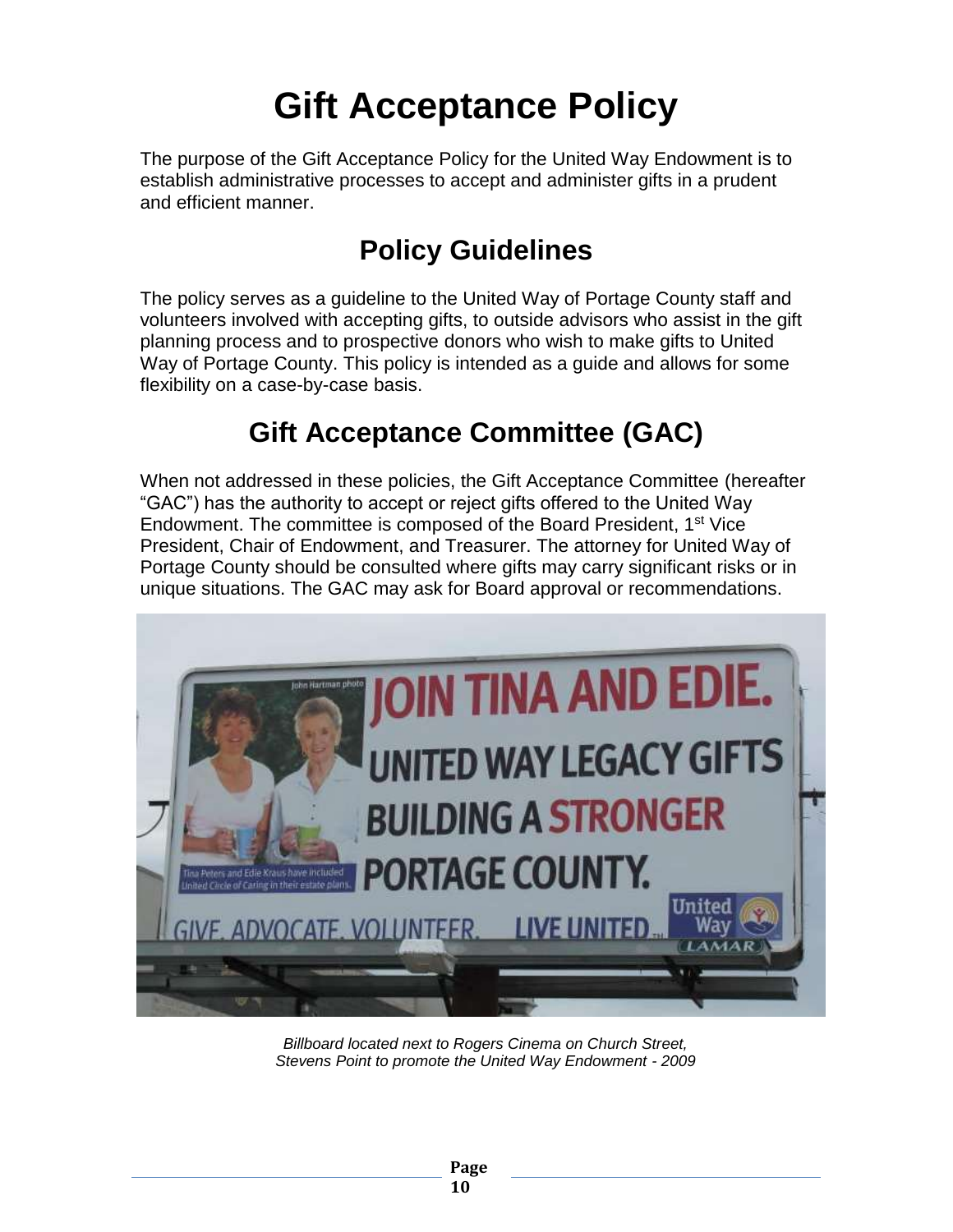# **Cash**

1. All gifts by check may be accepted by United Way of Portage County regardless of amount.

2. No checks made payable to an individual will be accepted.

# **Publicly Traded Securities**

1. Readily marketable securities, such as those traded on a stock exchange, may be accepted by United Way of Portage County.

2. Gift securities may be and are likely to be sold immediately following receipt.

# **Closely Held Securities**

1. Non-publicly traded securities may be accepted only with the approval of the GAC.

2. Prior to acceptance, United Way of Portage County may explore methods of liquidation for the securities through redemption or sale. A representative of United Way of Portage County may contact the closely held corporation to determine:

- **An estimate of fair market value**
- **Any restrictions on transfer**
- **Liquidation opportunities**

3. No binding commitment for repurchase of closely held securities shall be made prior to completion of the gift of the securities.

# **Real Estate**

1. Gifts of real estate must be reviewed and approved by the GAC before acceptance. Real estate gifts may be accepted based upon projected financial benefit to United Way to include projected sales price, anticipated time to sell the property and financial obligations associated with the property.

2. Prior to presentation to the GAC, a member of the United Way of Portage County staff must conduct a visual inspection of the property. If the property is located in a geographically distant or isolated area, a qualified real estate broker may be substituted for a member of the United Way staff in conducting the visual inspection.

3. Due to the expenses associated with gifts of real estate, the GAC shall establish a minimum value of real estate to be considered.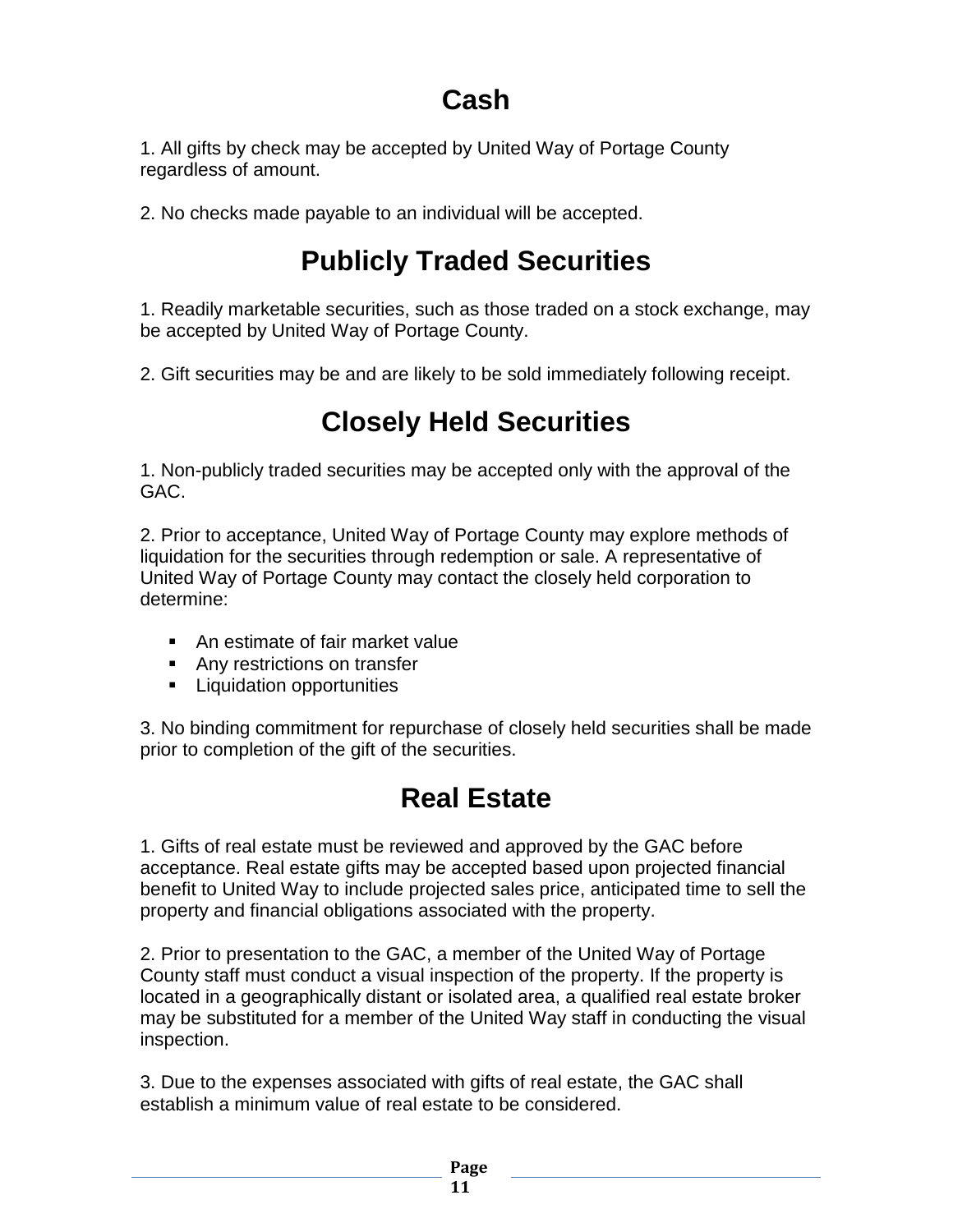4. Prior to presentation to the GAC, the donor must provide to United Way of Portage County the following documents:

- Real estate deed
- A schedule of financial obligations associated with the property
- Real estate tax bill
- A survey or other map of the property, if available
- Substantiation of zoning status
- Current appraisal
- Environmental assessments/testing for hazardous substances that have been conducted, if available

5. Depending on the value and desirability of the gift, the donor's connection with United Way of Portage County, and the donor's past gift record, the donor may be asked to pay for all or a portion of the following:

- Maintenance costs
- Real estate taxes
- **Insurance**
- Real estate broker's commission and other costs of sale
- Appraisal costs
- A survey or other map
- Environmental surveys / tests
- Special assessments
- Inspection by a licensed building inspector



*The United Circle of Caring Memorial in front of Shopko in downtown Stevens Point*

### **Life Insurance**

1. United Way of Portage County may accept gifts of life insurance proceeds by being named as beneficiary, secondary beneficiary or contingent beneficiary of a life insurance policy.

2. United Way of Portage County may accept gifts of life insurance as the owner of a life insurance policy so long as the policies are fully paid or an acceptable annual funding agreement has been made with the donor.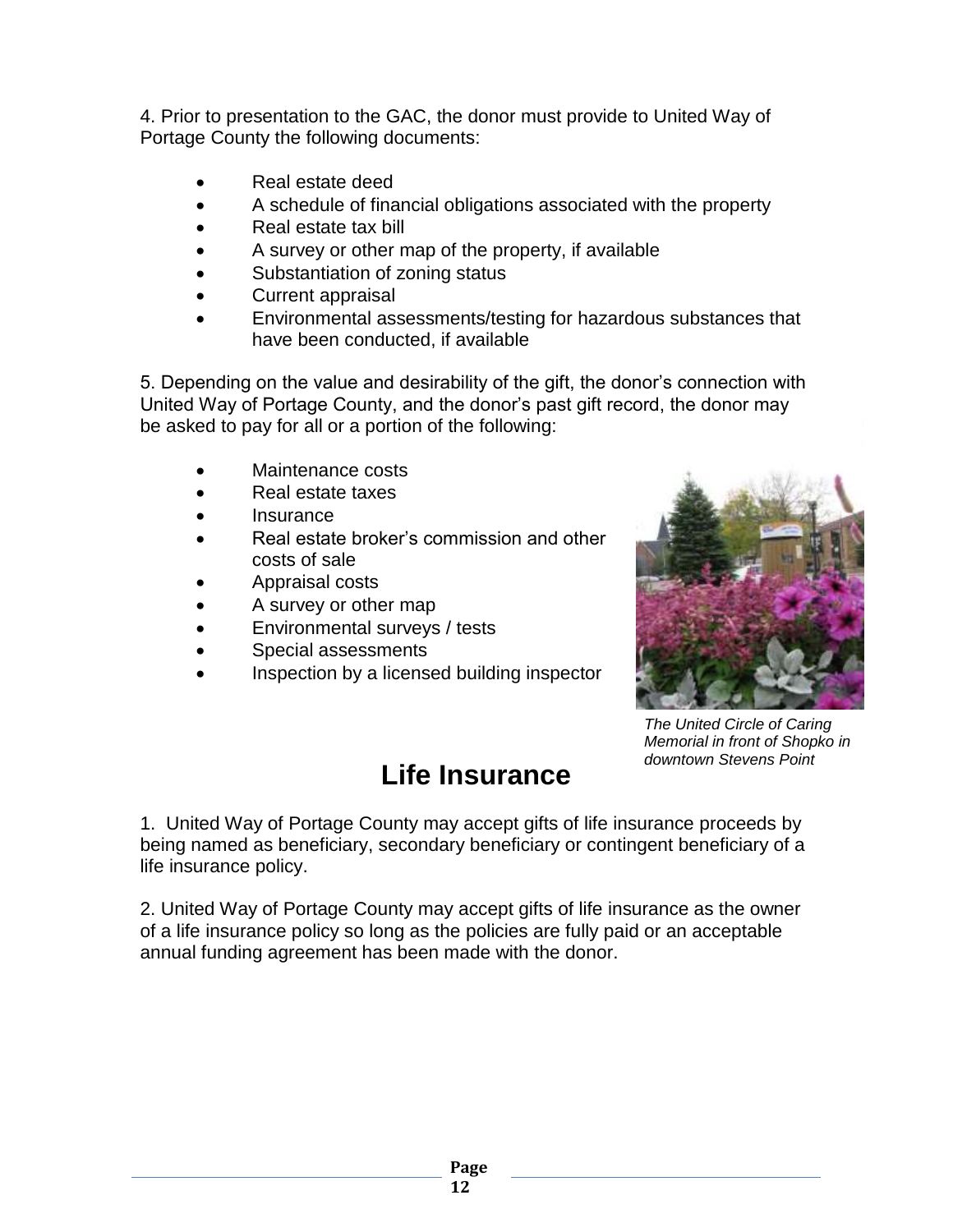# **Tangible Personal Property**

1. Except for gifts of office furniture and equipment, any gifts of tangible personal property to United Way of Portage County might not be related to its exempt purpose. If the gift is not related to the United Way's exempt purpose, the donor's income tax deduction may be limited to the original cost rather than current market value.

2. Gifts of jewelry, artwork and collections may be accepted only with the approval by the GAC.

3. All gifts of tangible personal property may be used by or sold for the benefit of United Way of Portage County.

4. No property which requires special display facilities or security measures may be accepted by United Way of Portage County without the approval of the GAC.

5. United Way of Portage County may have a qualified outside appraiser value the gift before accepting it. Such appraisal shall be done independently of the donor's own appraisal.

6. United Way of Portage County shall adhere to all IRS requirements related to disposing of gifts of tangible personal property.

### **Deferred Gifts**

United Way of Portage County may accept deferred gifts such as:

- 1. Bequests
- 2. Charitable gift annuities
- 3. Deferred gift annuities
- 4. Pooled income funds
- 5. Charitable remainder trusts
- 6. Charitable lead trusts
- 7. Retained life estates

### 1. Bequests

A. Assets transferred through bequests that have immediate value to United Way of Portage County or can be easily liquidated are encouraged. Gifts that appear to require more cost than benefit may be discouraged or rejected.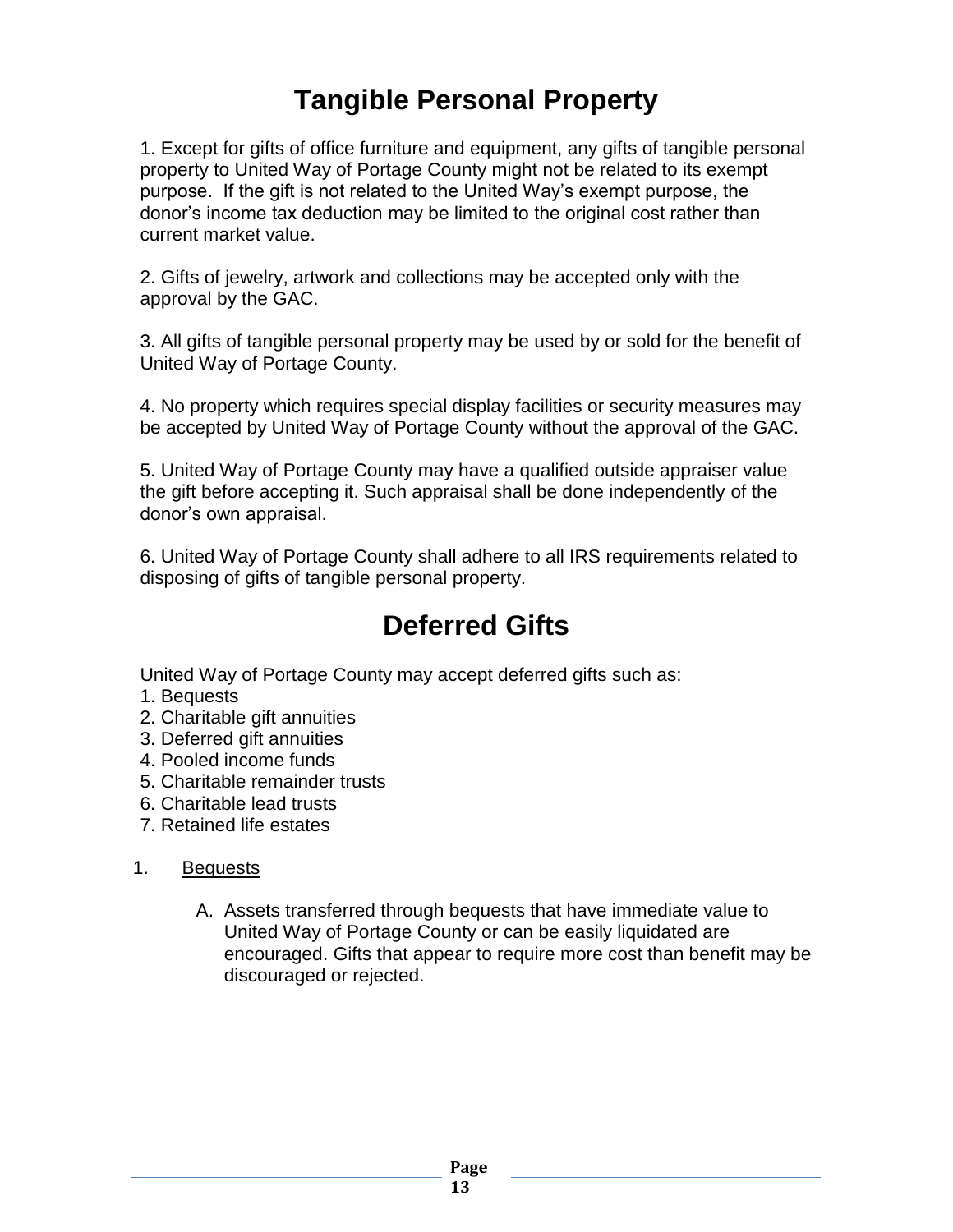#### 2. Charitable Gift Annuities

- A. United Way of Portage County may, without limitation, utilize United Way Worldwide (hereafter "UWW") National Charitable Gift Annuity Program.
- B. Generally United Way of Portage County will adhere to the policies of the UWW National Charitable Gift Annuity Program and will follow the American Council on Gift Annuities suggested rates.
- C. Provided however, exceptions to such policies may be made with the approval of GAC.

*Volunteers stamp concrete for a Born Learning Trail at Mead Park in Stevens Point – funding provided by the United Way Endowment*



### 3. Deferred Gift Annuities

- A. United Way of Portage County may utilize the UWW National Charitable Gift Annuity Program.
- B. Generally, United Way of Portage County will adhere to the policies of the UWW National Charitable Gift Annuity Program and will follow the American Council on Gift Annuities suggested rates.
- C. Exceptions to such policies may be made with the approval of GAC.
- 4. Pooled Income Funds
	- A. United Way of Portage County may utilize the UWW National Pooled Income Fund.
	- B. Generally, United Way of Portage County will adhere to the policies of the UWW National Pooled Income Fund.
	- C. Exceptions to such policies may be made with the approval of GAC.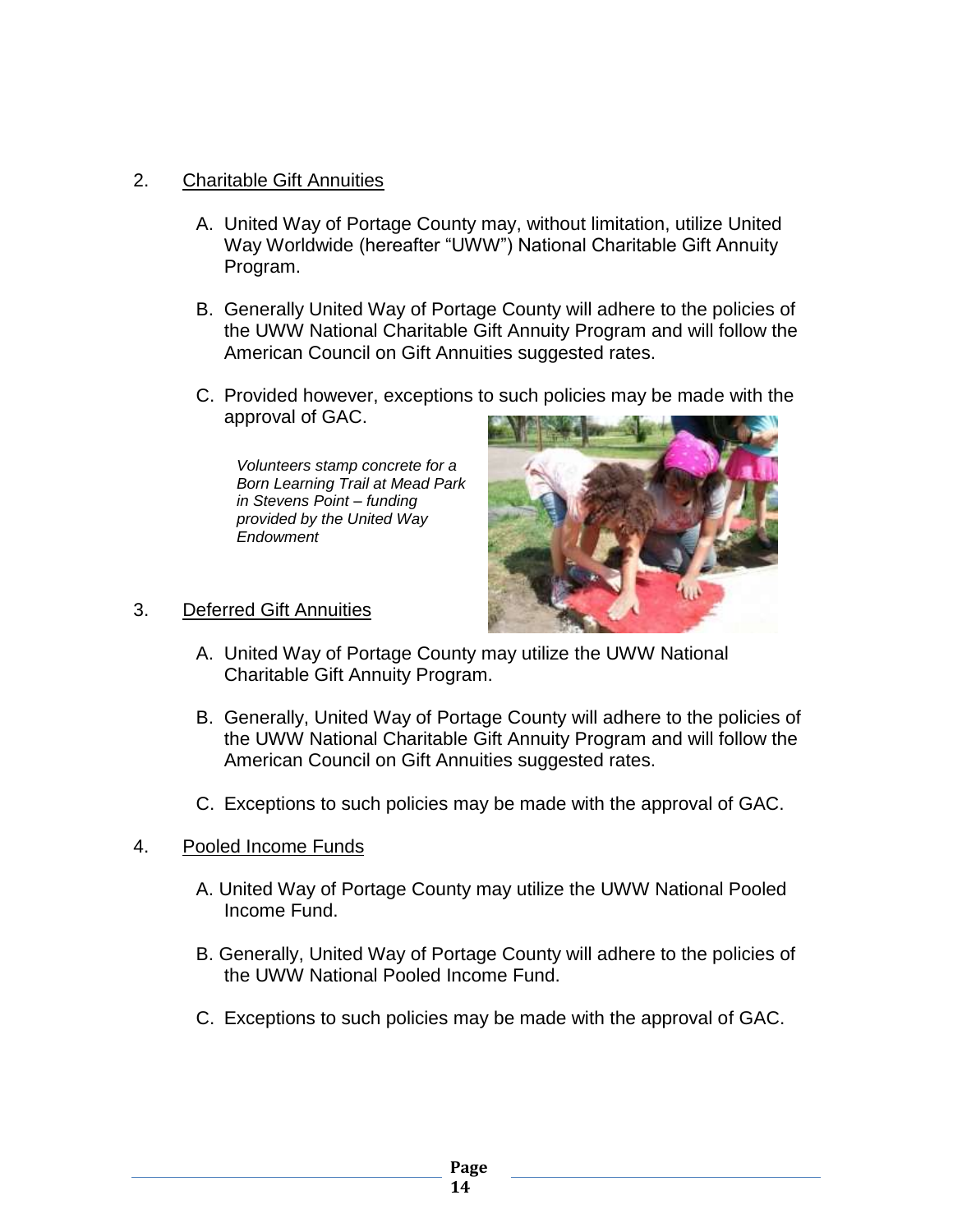### 5. Charitable Remainder Trusts

- A. Due to the cost of drafting and administration, the minimum suggested amount to establish a charitable remainder trust is \$100,000.
- B. Investment of assets in a charitable remainder trust shall be determined by the trustee of the trust. No representations shall be made by a United Way of Portage County employee or person acting on behalf of United Way of Portage County as to the management or investment of such charitable remainder trust. United Way of Portage County may provide the donor a list of organizations providing trustee, administrator or investment services without recommending one.
- C. The payout rate of a charitable remainder trust shall be determined by the donor in conjunction with the donor's advisor(s). By law the payout rate cannot be lower than 5% nor greater than 50%. The value of the charitable remainder benefit must be at least 10% of the initial fair market value of the trust. United Way of Portage County may illustrate to the donor and donor's advisor(s) how proposed payout rates may impact the ultimate remainder amount received by United Way of Portage County.

### 6. Charitable Lead Trusts

- A. A charitable lead trust is an arrangement where assets are transferred to a trust paying income to the United Way of Portage County for a fixed number of years. At the end of the fixed term, the donor's chosen beneficiaries, such as children, will receive the trust assets.
- B. Investment of the trust shall be determined by the trustee of the trust. No representations shall be made by a United Way of Portage County employee or person acting on behalf of United Way as to the management or investment of such trust. United Way of Portage County may provide the donor a list of organizations providing trustee, administrator or investment services without recommending one.

### 7. Retained Life Estates

- A. The donor may transfer their residence, farm or vacation home to the United Way Endowment, subject to a life estate. Under this arrangement, the donor continues to live in the property for life or a specified term of years, while continuing to be responsible for all taxes, utilities, insurance, repairs and upkeep. The property passes to United Way when the donor life estate ends.
- B. All life estate arrangements must be approved by the GAC. Refer to the discussion above regarding real estate gifts.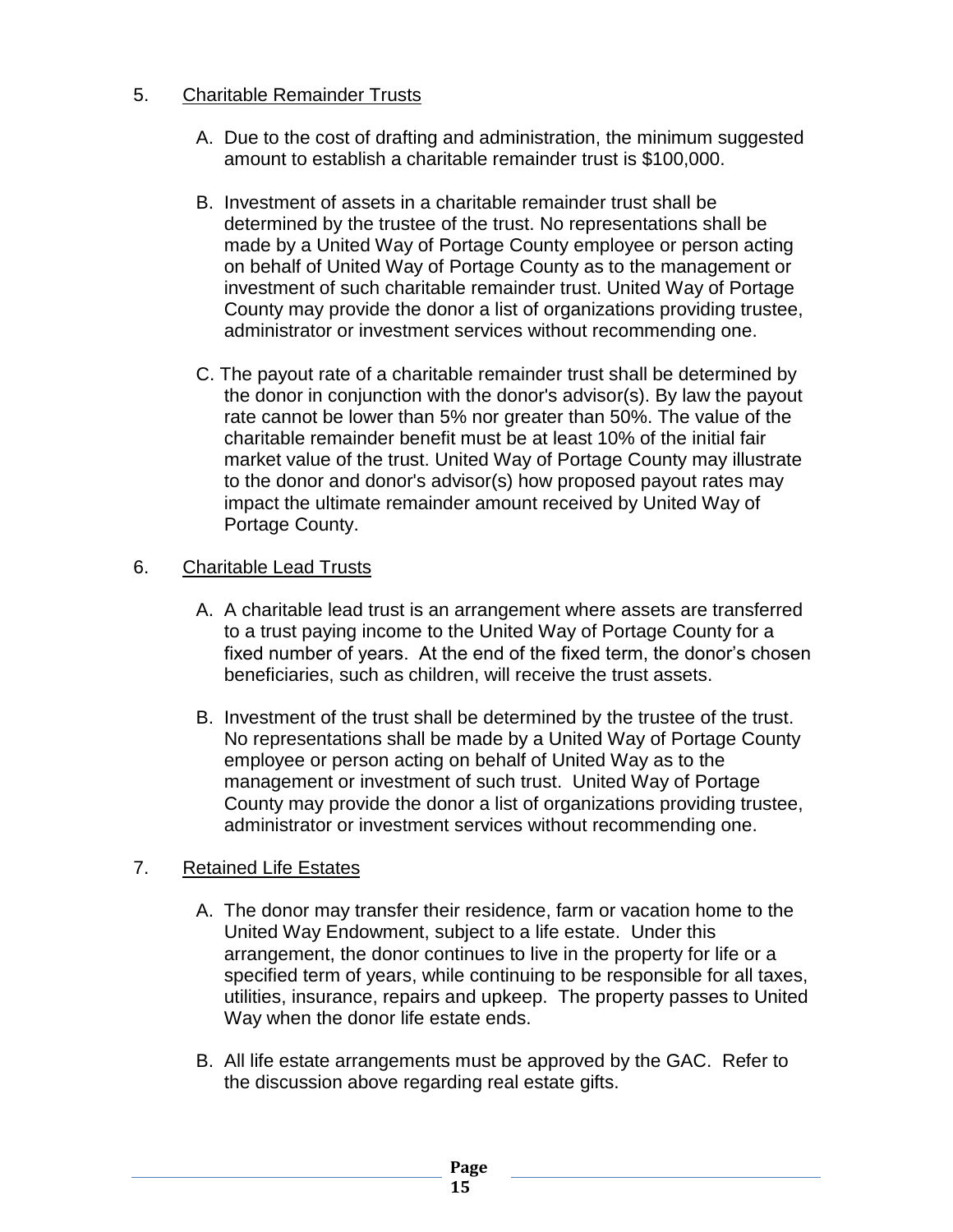# **Administrative Matters**

1. United Way of Portage County shall not act as an executor (*personal representative*) for a donor's estate.

2. United Way of Portage County shall not act as trustee of any trust, including without limitation, any charitable remainder or lead trust.

### 3. **All prospective donors are advised to seek legal and/or tax advice from their own counsel.**

4. The United Way of Portage County shall not under any circumstances:

(a) furnish property appraisals or valuations to donors for tax purposes or

(b) knowingly participate in a transaction in which the value of a gift is inflated above its true fair market value to obtain a tax advantage for a donor.

5. In accordance with the provisions of the *Internal Revenue Code* and related regulations, proper records will be kept by the United Way of Portage County for all gifts processed and/or administered by United Way. The Board President or his/her designee(s) shall execute all necessary IRS forms, including IRS forms 8282 and 8283, that relate to gifts processed and/or administered by the United Way.

6. All donative instruments will be deemed confidential to the extent permitted by law. However, a donor may authorize public announcement of any feature of a contribution. All files will be made available upon demand to agents of the Internal Revenue Service. All other requests for information will be honored only if the donor approves the release of information or if applicable law requires release of the information.



Updated: 5/25/2016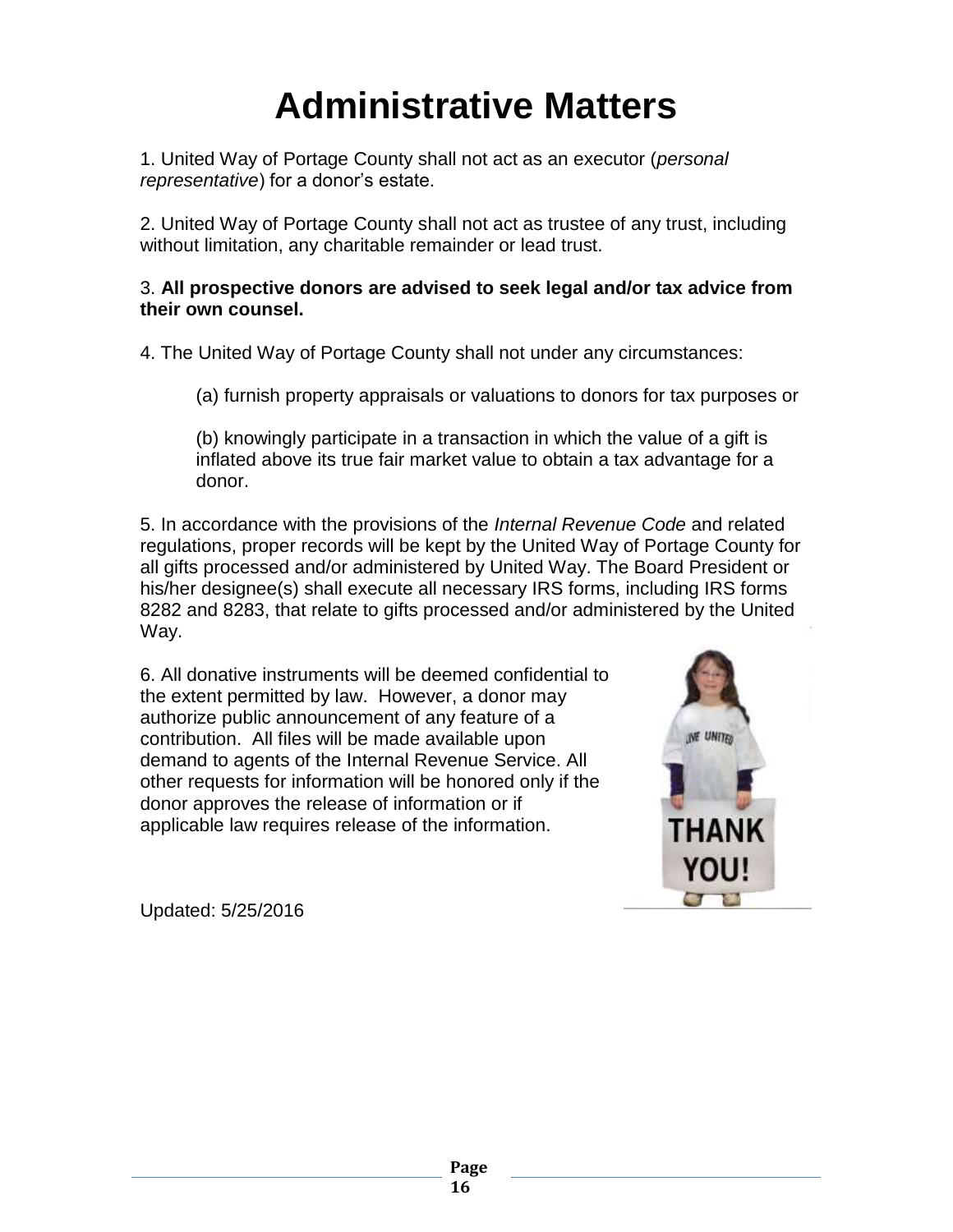# **Management of the Endowment**

The United Way Endowment is managed by the United Way Endowment Committee and Finance Committee with oversight from the United Way Board of Directors. The objective of the investment policy is to diversify investments in a broad base of securities, funds and accounts that are reasonably prudent and to maintain an expense ratio consistent with or lower than other funds of similar investment styles as measured by the Lipper and/or Morningstar rating services.

# **United Way Endowment Investment Policy**

Policy Adopted: March 21, 2012 Policy Revised: September 11, 2018 (Finance)

- 1. Purpose. The purpose of the following investment guidelines, which are to be reviewed annually by the Board of Directors, is to:
	- A. Establish the investment objectives, policies and eligible securities relating to any investments of the Endowment and the Restricted fund.
	- B. Identify the criteria against which investment performance of equities will be measured.
	- C. Communicate the objectives to the Board, staff and donors.
	- D. Serve as a guide for the ongoing oversight of the management of the investments in the United Way Endowment.
- 2. Guidelines for Investing.
	- A. Diversification. The investment goal is to diversify investments in a broad base of securities, funds and accounts and that are reasonably prudent.
	- B. The range would be 60-65% for Equities and 35-40% for Fixed Income.
	- C. Equities. A range of sixty to sixty-five percent (60-65%) of assets will be invested in; broad based mutual or index mutual funds or broad based exchange traded funds (not individual stocks), designed to participate in small, mid and large capitalization stocks, in both growth and value equities (for example, the Vanguard Total Stock Market Index Fund or the Vanguard Total Stock Market ETF). Not more than one-quarter (1/4) of the equities component can be invested in international mutual or index mutual funds or exchange